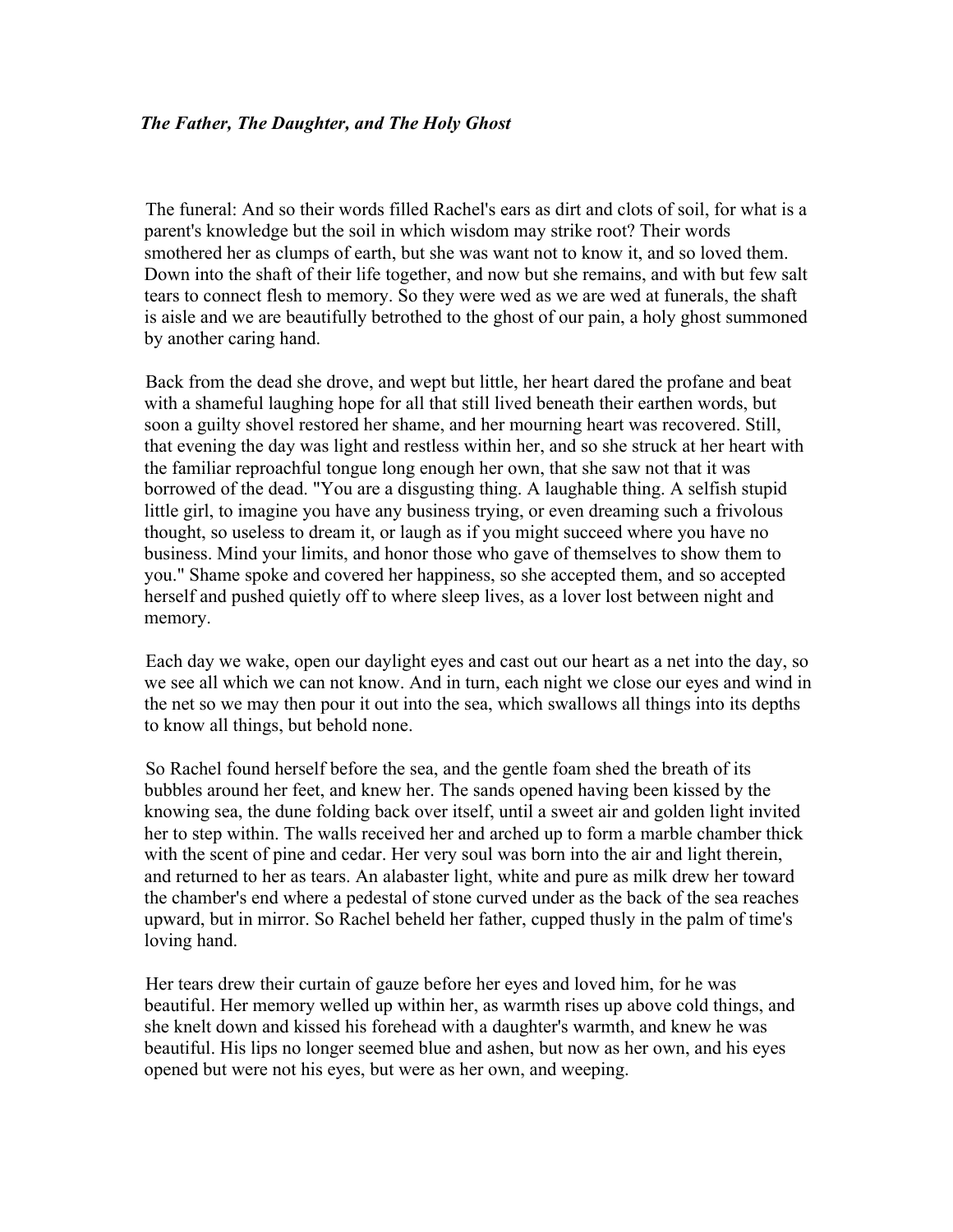Her lips spoke to her from him and said, "Go to the sea and be safe, for you are loved and safe within my shadow." For he had placed within his shadow his wisdom, a father's wisdom: Keep close to the earth that which casts an ugly shadow. So he had suffered to learn, and then to teach. Fear is the shadow of suffering, and the child might bear the mark of the wound and so never know it. His shadow rose up from his body and carried her back to the sea, where the waves had receded to reveal a wondrous marble statue, its stone as pure as light, and whiter than the palest ivory. In its delicate hand was a slender vase with a narrow neck, as might receive a single perfect flower. There was a golden script encircling its neck, ornamental and graceful as the vase itself. The statue and the vase were familiar, and she knew that her daylight eyes would find them. Suddenly, the statue turned in the sand to reveal that its left arm was missing, and a deep pain, as from the marrow itself, came to her left arm. A stifling grip exerted itself upon her throat and breath. Now Rachel's chest tightened and a horror fell into her as a hot stone from the heavens. Even as she was dreaming and could not see, she felt her pained arm, and as the moon finds its light of the sun, she knew that there is day in the night, and night in the day, and was afraid.

When Rachel awoke she opened her eyes and cast out her dreams with the net of her heart, so thought little of them. The statue with its slender vase came to her thoughts, and she went to look through those treasures her father had bequeathed to her. A hardwood jewel box inlaid with mother of pearl, lay hidden beneath the profusion of many old musty cardboard cartons. The inlay was of such magnificent quality as to be a perfect portrait in opal and pearl, every detail of the statue was perfectly presented, including the vase with its cryptic writing. Within the box was a brass necklace, a band adorned as light on light with gold leaf on brass to form the script lettering. Its beauty and ornament all but obscured the cryptic letters, which Rachel discovered spelled, *"slhoavmee."*  Although she did not understand its meaning, the necklace was a masterpiece of caring and craftsmanship become artistry of the highest order, not to mention a loving gift from her father. So she clasped it about her neck, and felt it snap fast in a perfect fit.

All those who knew her noticed how beautiful the necklace was, and the glow of her days was marred only by the ever worsening pain in her arm. A strange sympathetic vibration with her dream? A nuisance to be sure. "I can not stand the ache, and it feels as if the bone itself atrophies. See how thin, tender and useless it is––I have come to hate it!" Her doctor seemed thinly amused himself, to hear her complaint and remarked a bit too glibly, "Maybe it is not a good thing to hate your arm. Maybe it is your arm, which hates you! Ha ha ha. Well we will see who has been disappointed to know who soon enough. The x-ray will be back shortly." So the bad news came after such levity as this, and a cancer of the bone which all could see dampened the mood to blackness. A surgery was scheduled.

She cursed her withered dead arm, and with each black word the arm hurt more, as if it had ears, and malice in its marrow. The days passed and she cursed the arm and hated it even as its torment answered her words with pain's terrible vengeance. So the day came and the mask was placed upon her face and the potion injected so sleep might cover pain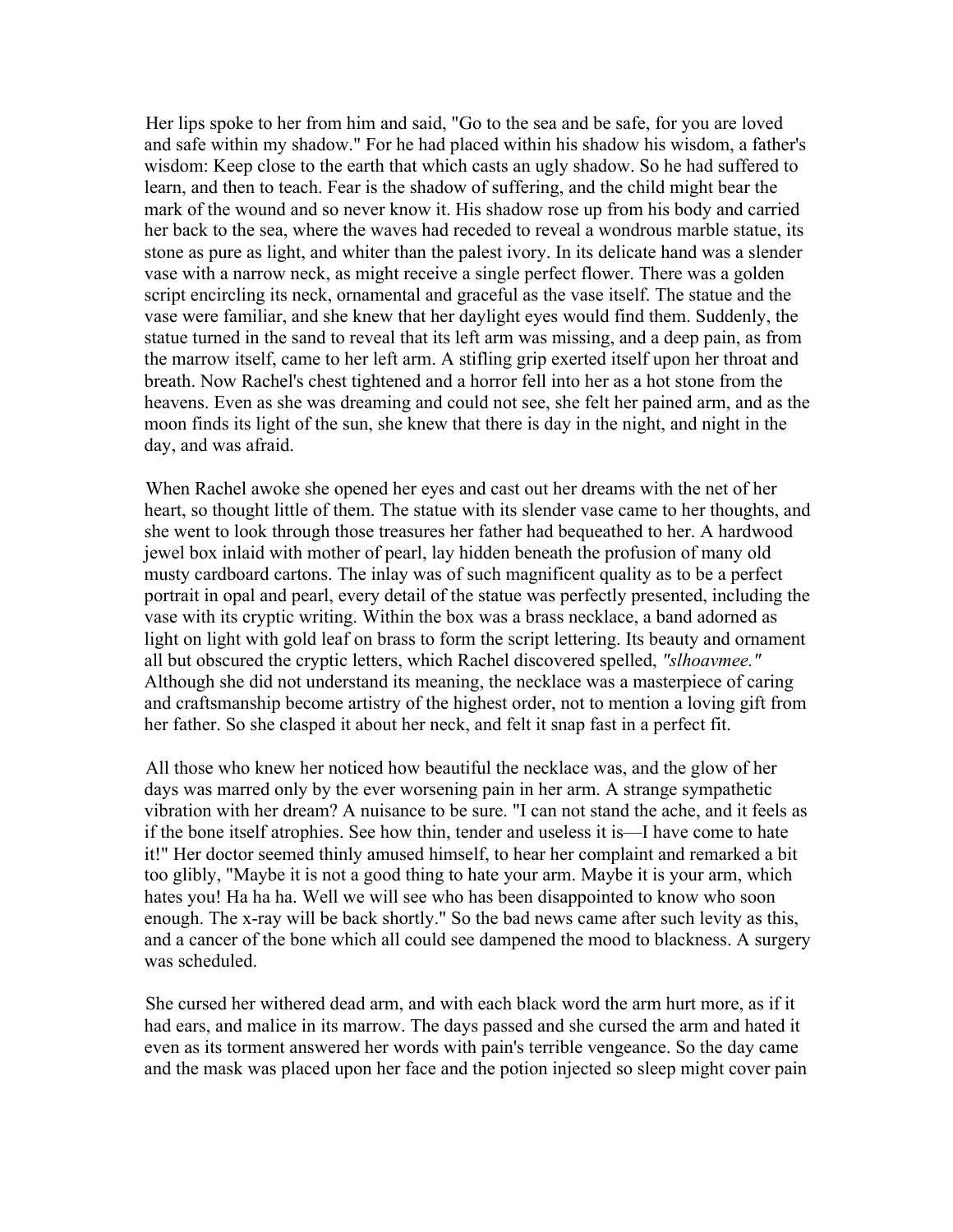which remains unseen, and the arm was gone. However, when she awoke, Rachel found that the pain was not.

And where the arm had been the air hurt her, and she thought, "How can what is no longer here hurt? What is pain but an imagining?' And she was comforted by these thoughts, and felt not her arm. So does one think and speak who is in the daylight, and can see but does not know. Rachel lived her life and told no one of it, and so thought she heard not herself. An empty place, a silent place broke the happiness within her, and she saw nothing of it, so busy was she remembering how happiness looked, that she forgot she knew nothing of it. A smiling one, bright for the eyes of others, and to know her reflection in place of herself, the appearance and mask were happiness, were they not? So did her daylight eyes tell her, so far was the net of her heart from her days. Those who wear masks fool others by coincidence, and themselves by design.

Rachel knew the mirror held a strange thing before her soul, but she knew not what. Her father's eyes looked upon her but she saw her own, his lips spoke within her but she heard no voice, and so passed the mask of her days. In the daylight she could not see her empty heart, and its brittle barren net, for her eyes were not hers to know, the eyes of a father hidden beneath shades of daylight. The holy ghost is invisible before the sun.

So she could look upon herself but knew herself not, and pushed quietly off into the sweet ink of night, where sleep's arms are as a lovers outstretched. The sea swallowed the empty corners of her heart into its tumbling depths, and so knew her, and wept unseen within itself, salt in salt. Again the sands were opened before her, and again she saw them fold over themselves, but now she was pulled in their undertow into the mouth of the dune which closed hungrily behind her, sealing her in a long narrow corridor. The acrid scent of venom and the snap of hard scales catching scales, as a beard rubbed against the grain, a clicking vibrated the air and she beheld a row of giant scorpions, each as a man in length, preening themselves in the firelight of a dozen oily wrought iron torches fastened to the walls like ugly flaming spines. A golden light invited her, spilling from the chamber at the corridor's end and she knew, it was the golden light and scent of cedar and pine from the chamber of her father's enshrinement which beckoned her. Her goal was clear.

The scorpion spoke within Rachel's heart, and loved her. Its rattling sting told of scorn as a mother whose tongue scorches and scorns. For one tender who is scorned, soon learns not to hold forth target, and so is safest from scorn. Laughter filled her breast to banish shame, and she leapt over each insect in turn, over one and over the next, until the scorpions were crackling, snapping and showering each other with venom, much to Rachel's amusement, and her laughter increased further still to enter the sacred golden chamber, which was as before but for the echo of her happiness off the still marble walls.

Now standing before her father's corpse, she saw her eyes, the eyes she so sorely left in him, pleading, abandoned and weeping, sparkle but sadly in death's unseeing head, and she knew that in like she had left her lips and their words unheard, but to grace its gray ashen face. At once she understood and cursed the dead, and so loved them, "I spit on